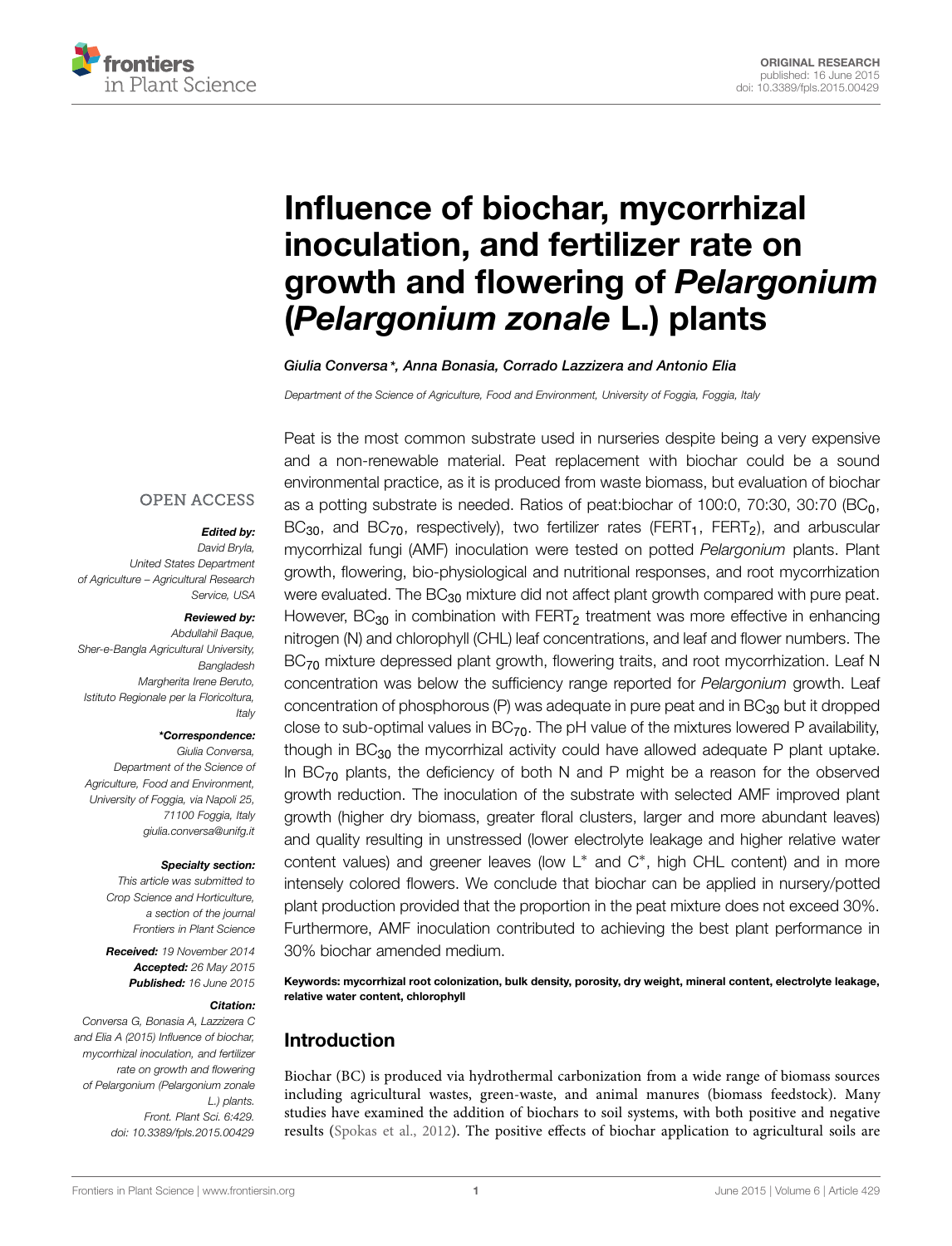linked to changes in soil physical and chemical parameters leading to increased water-holding capacity, reduction of bulk density (BD), and addition of cation exchange sites [\(Laird, 2008](#page-10-1)). Other studies on biochar amended soil have reported positive interactions between biochar and application of N and P fertilizer on plant growth [\(Van Zwieten et al.](#page-10-2), [2010](#page-10-2)), which were attributed to reduced leaching and hence more efficient use of applied nutrients [\(Sohi et al., 2010](#page-10-3); [Laird et al.](#page-10-4), [2011\)](#page-10-4). Furthermore, by serving as a source of reduced carbon compounds and by increasing the availability of micronutrients, biochar may be beneficial to microbial populations such as arbuscular mycorrhizal fungi (AMF; [Warnock et al.](#page-10-5), [2007;](#page-10-5) [Solaiman et al., 2010;](#page-10-6) [Lehmann et al.](#page-10-7), [2011](#page-10-7)). However, above a certain threshold of application in the soil, [biochar](#page-10-8) [may](#page-10-8) [decrease](#page-10-8) [AMF](#page-10-8) [root](#page-10-8) [colonization](#page-10-8) [\(](#page-10-8)Warnock et al., [2010;](#page-10-8) [Hale et al., 2013;](#page-9-0) [LeCroy et al.](#page-10-9)[,](#page-10-10) [2013](#page-10-9)[;](#page-10-10) Mukherjee and Zimmerman, [2013\)](#page-10-10).

Peat is the most common substrate used in horticultural nurseries because of its good chemical and physical properties such as low pH, high cation exchange capacity, low inherent fertility, proper balance of aeration and water-holding porosity, and sufficient rigidity to support the plant [\(Bilderback et al.](#page-9-1), [2005](#page-9-1)), although it is reported to be usually poor in AMF [\(Navarro et al.](#page-10-11), [2011](#page-10-11), [2012\)](#page-10-12). Peat is a very expensive and a non-renewable material, and the research for finding low-cost and environmentally friendly alternative products is encouraged [\(Ostos et al., 2008;](#page-10-13) [Moral et al., 2009;](#page-10-14) [Farrell and Jones](#page-9-2), [2010](#page-9-2); [Jayasinghe et al.](#page-9-3), [2010b;](#page-9-3) [Vaughn et al., 2011](#page-10-15)).

The potential benefits of biochar for plant growth may be leveraged in the production of potted plants but only a few studies have used biochars as a replacement for peat in potting substrates. Plant responses to the addition of biochar to substrates can be similar to those found with standard substrates containing peat [\(Dumroese et al., 2011](#page-9-4); [Altland and Locke](#page-9-5), [2012](#page-9-5); [Tian et al.](#page-10-16), [2012;](#page-10-16) [Vaughn et al., 2013](#page-10-17)) with the benefits of creating a beneficial environment for microbes [\(Graber et al.](#page-9-6), [2010](#page-9-6)). The negative effects of biochar soil amendment are linked to its high alkalinity (Ca, Mg, K, and Si hydroxides and carbonates present in the biomass feedstock) and to high concentrations of leachable polyaromatic hydrocarbons, which are potentially toxic [\(Rogovska et al., 2012](#page-10-18)). The concentration of these polyaromatic hydrocarbons is positively related to charring temperature therefore the use of biochar from gasification (the high temperature -600/1400◦C- partial combustion of biomass) is potentially more problematic than biochar produced via pyrolysis methods [\(Laird et al.](#page-10-4), [2011](#page-10-4)).

Gasification of industrial wastes, municipal solid wastes, and even biomass is already widely used because it involves an exother[mic release of heat, which can be captured \(](#page-10-19)Peterson and Jackson, [2014\)](#page-10-19). Potting substrate experiments based on biochar (up to 15% in peat mixtures) produced by gasification have been successfully carried out on tomato and marigold plant cultivation [\(Vaughn et al., 2013](#page-10-17)).

The main objectives of this research were to evaluate the effect of biochar on plant nutrient availability and on native and/or selected AMF activity in the potted plant production process. To achieve these objectives we grew potted *Pelargonium*

plants in substrates with three peat:biochar ratios, with two rates of fertilizer, inoculated or not with selected AMF and assessed plant growth, flowering traits, total chlorophyll (CHL) concentration, electrolyte leakage (EL), relative water content (RWC), nutritional responses, and quality.

## Materials and Methods

## Transplants, Peat, Biochar, Arbuscular Mycorrhizal Fungi Inoculum, and Fertilizer

*Pelargonium* (*Pelargonium zonale* L., cv Pinnacle Dark Red) rooted stem-cuttings were obtained from Lazzeri Agricultural Group (Merano -BZ, Italy). Plants were about 13 cm tall and had nine leaves (989 cm<sup>2</sup> area), with a fresh leaf weight of about 49 g, and a fresh root weight of about 9 g. Peat (Type 3 special modified-Brill, Georgsdorf, Germany) was a mixture (1:1 v:v) of light and dark moss peat with 500 g  $m^{-3}$  of fertilizer added (160, 160, 180 mg L<sup>-1</sup>of N, P<sub>2</sub>O<sub>5</sub>, and K<sub>2</sub>O, respectively). The biochar [Agrindustria S.N.C., Frazione Roata Rossi, Cuneo (CN), Italy] feedstock consisted of ground (2–7 cm particle size) and dried (humidity ≤ 10%) whole tree *Abies alba* (Mill.). Feedstock underwent pyro-gasification in the Romana Maceri 200 kW plant (RM Impianti SrL, Arezzo) at a reactor temperature of 1,000– 1,100◦C which produced small amounts (5%) of biochar.

At the beginning of the trial the characterization of biochar was performed (six replicates). Biochar pH and EC were both measured in water extracts (sample:distilled water ratio of 1:5, w/v) using a glass electrode and an EC meter (HI 991301, Hanna Instruments; [Jayasinghe et al.](#page-9-7), [2010a\)](#page-9-7). The cation exchange capacity was estimated by the barium chloridetriethanolamine method (Official method no. XIII. 2, Ordinary Suppl. Italian G.U. No. 248 of 21/10/1999) which was buffered at pH 8.2. Biochar samples were oven-dried at 70◦C for 24 h, ground to pass through a *<*1 mm sieve before analysis for nutrients. The C and N concentrations were determined using a CHN Elemental Analyzer (Thermo Flash EA 1112). For the determination of total concentrations of P, K, Ca, Na, Fe, Mg, and Mn, the samples were ashed in a muffle furnace at 500◦C for 2 h then the ash was dissolved in 200 mL 10% HCl. The solutions obtained were filtered  $(0.45 \mu m$  PTFE) and diluted. Concentrations of P, K, Ca, Na, Fe, Mg, and Mn were determined using an ICP optical spectrometer (Varian Inc., Vista MPX). The AMF inoculum was a commercial product (Aegis SymMicrogránulo– Atens Agrotecnologias Naturales S.L., Tarragona, Spain) containing isolates of *Glomus intraradices* (Schenck and Smith) and *Glomus mosseae* [(Nicol. and Gerd.) Gerdemann and Trappe]. The inoculum consisted of mixed rhizosphere samples from plant cultures containing 25 spores per gram of each fungus, hyphae, and heavily infected root fragments with many internal spores. The inoculum was multiplied on leek (*Allium porrum* L.) under greenhouse conditions in Terragreen® substrate. This calcined clay (average particle size 5 mm) [Oil-Dri. US special Ty/IIIR (Oil-Dri. Company, Chicago, IL, USA)] is an attapulgite from Georgia (USA) used as a substrate for propagation of AMF [\(Plenchette et al.](#page-10-20), [1996\)](#page-10-20).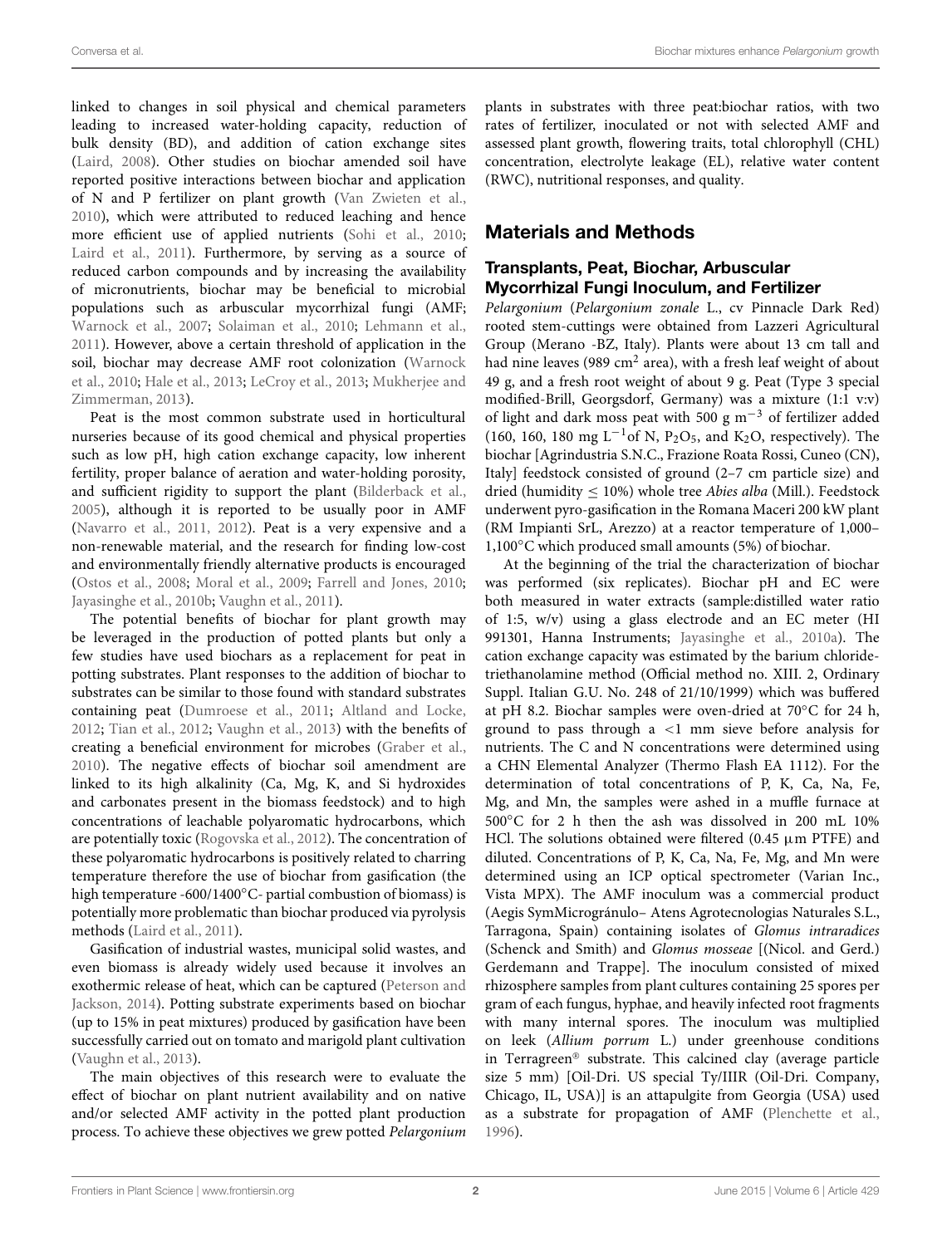## Plant Growing Conditions, Treatments, and Experimental Design

The experiment was carried out in a growth chamber (A.T, Applied Technosystem, Bari, Italy) at the Department of the Science of Agriculture, Food and Environmental (SAFE) of the University of Foggia from November 2012 to January 2013. The growth chamber temperature was 23/18◦C day/night, with a 10 h photoperiod, 70–80% relative humidity and 35,000 lx light intensity. Irradiance illumination was supplied by Sylvania (Canada), cool white high intensity fluorescent lamps, supplemented with 60 W incandescent lamps.

The trial included the following experimental treatments: (i) substrate mixtures, peat:biochar 100:0, peat:biochar 70:30 (v:v), peat:biochar 30:70 (v:v) indicated as  $BC_0$ ,  $BC_{30}$ , and  $BC_{70}$ , respectively; (ii) fertilizer (FERT) rates indicated as  $FERT<sub>1</sub>$  and  $FERT_2$ ; (iii) the media AMF inoculation (MICO+) and the not inoculated substrate  $(MICO<sub>0</sub>)$ .

Before preparation of the mixtures, biochar was passed through  $a < 2$  cm sieve. The slow release fertilizer Nitrophoska<sup>®</sup> Gold® (15-9-15; COMPO Agro Specialities Srl. Cesano Maderno, MB, Italy) was added at a rate of 140 and 210 mg  $L^{-1}$  of medium during media preparation. AMF inoculum was applied at the FERT<sub>1</sub> and FERT<sub>2</sub> mixtures using 12 kg m<sup>-3</sup> of media, as recommended by the producer. The substrates were not inoculated for  $MICO<sub>0</sub>$  treatment.

The experimental design was a fully factorial randomized block design with four replicates. Each experimental unit (plot) was represented by 12 pots each containing one *Pelargonium* plant.

On October eighth 2012 the rooted cuttings were transplanted into 0.70 L conical-trunk shaped pots with eight holes in the bottom (ARCA S.P.A, Osio Sotto, BG, Italy).

The pots were bottom watered with tap water (pH 7.6; EC 0.70 mS cm−1). Irrigation was managed by tensiometers (2725 ARL Jet Fill Tensiometer, Soil moisture Equipment Corp., Santa Barbara, CA, USA) placed in four pots for  $BC_0$ ,  $BC_{30}$ , and  $BC_{70}$ treatments. In each substrate, treatment irrigation started when the mean water tension reached 20 cbars.

#### Sampling and Plant Analysis

Twenty-eight days after the transplant (DAT) and at the end of the trial (74 DAT) six plants per experimental plot unit were randomly sampled to determine (i) the bio-morphological parameters: fresh and dry weight (DW) of leaves, stems, floral clusters, and roots, the length of the main stem intended as plant height, the area and the number of the leaves, the number of branches, floral clusters, and flowers, and (only at 74 DAT) the leaf and flower color; (ii) the bio-physiological and nutritional parameters: the EL, the RWC, leaf CHL concentration, and the N, P, and K leaf concentration (only at 74 DAT). In order to determine the DW, plant fresh material was dried in a thermo-ventilated oven at 70◦C until reaching a constant mass and successively finely ground through a mill (IKA, Labortechnik, Staufen, Germany) with a 1.0 mm sieve. Leaf area was determined using a leaf area meter (Li-3100, Licor, Lincoln, NE, USA).

The nitrogen, phosphorus, and potassium concentrations were analyzed on dried leaf material. Nitrogen content was

| <b>Medium</b>             | <b>Size fraction</b>                  |                                            |                                            |                                             |                                             |                                        |  |  |  |  |  |  |  |
|---------------------------|---------------------------------------|--------------------------------------------|--------------------------------------------|---------------------------------------------|---------------------------------------------|----------------------------------------|--|--|--|--|--|--|--|
|                           | $>2.0$ mm<br>(g 100 g <sup>-1</sup> ) | $2.0 - 0.7$ mm<br>(g 100 g <sup>-1</sup> ) | $0.7 - 0.5$ mm<br>(g 100 g <sup>-1</sup> ) | $0.5 - 0.25$ mm<br>(g 100 g <sup>-1</sup> ) | $0.25 - 0.1$ mm<br>(g 100 g <sup>-1</sup> ) | $<$ 0.1 mm<br>(g 100 g <sup>-1</sup> ) |  |  |  |  |  |  |  |
| BC <sub>0</sub>           | 19.6 <sup>c</sup>                     | 31.8 <sup>a</sup>                          | 28.8 <sup>a</sup>                          | 17.6 <sup>a</sup>                           | 2.3 <sup>b</sup>                            | 0.0 <sup>c</sup>                       |  |  |  |  |  |  |  |
| $BC_{30}$                 | 30.1 <sup>b</sup>                     | $22.5^{b}$                                 | 9.1 <sup>b</sup>                           | 19.3 <sup>a</sup>                           | 13.0 <sup>a</sup>                           | 6.0 <sup>b</sup>                       |  |  |  |  |  |  |  |
| $BC_{70}$                 | 42.8 <sup>a</sup>                     | 18.4 <sup>b</sup>                          | 6.0 <sup>b</sup>                           | 11.6 <sup>b</sup>                           | 12.9 <sup>a</sup>                           | 8.4 <sup>a</sup>                       |  |  |  |  |  |  |  |
| Significance <sup>1</sup> | $***$                                 | $\ast$                                     | ***                                        | $*$                                         | $**$                                        | ***                                    |  |  |  |  |  |  |  |

<sup>1</sup>\*, \*\*, and \*\*\* significant at P  $\leq$  0.05, P  $\leq$  0.01 and P  $\leq$  0.001, respectively.<br><sup>a-b-c</sup>Means (n = 6) in columns followed by the same letters are not significantly different according to the least significant

<span id="page-2-1"></span>TABLE 2 | Main characteristics of the containerized media measured at the beginning of trial.

<span id="page-2-0"></span>TABLE 1 | Weight of different particle-size classes of media measured before *Pelargonium* growing cycle.

| Media                        | pH (1:5 <sub>H2O</sub> ) | EC (dS $m^{-1}$ ) | <b>Bulk density</b><br>(g cm $^{-3}$ ) | <b>Total</b><br>porosity (%) | Air space (%)     | <b>Water-filled</b><br>porosity (%) | Final water content <sup>4</sup><br>(g 100 g <sup>-1</sup> ) |
|------------------------------|--------------------------|-------------------|----------------------------------------|------------------------------|-------------------|-------------------------------------|--------------------------------------------------------------|
| Ideal medium <sup>1</sup>    |                          |                   | 0.40 or less                           | >85                          | $20 - 30$         | $55 - 70$                           |                                                              |
| BC <sub>0</sub> <sup>2</sup> | 7.8 <sup>b</sup>         | 0.49 <sup>c</sup> | 0.13 <sup>c</sup>                      | 84.1 <sup>ab</sup>           | 12.9 <sup>b</sup> | 71.2 <sup>a</sup>                   | 76.7 a                                                       |
| $BC_{30}$                    | 8.6 <sup>a</sup>         | 0.63 <sup>b</sup> | 0.14 <sup>b</sup>                      | 85.8 <sup>a</sup>            | 18.1 <sup>a</sup> | 67.7 <sup>b</sup>                   | 73.3 b                                                       |
| $BC_{70}$                    | 8.7 <sup>a</sup>         | 1.52 <sup>a</sup> | 0.16 <sup>a</sup>                      | 79.2 <sup>b</sup>            | 21.4 <sup>a</sup> | 57.8 <sup>c</sup>                   | 67.4 c                                                       |
| Significance <sup>3</sup>    | $*$                      | $\ast$            | ***                                    | $*$                          | **                | ***                                 | ***                                                          |

<sup>1</sup>*According to [de Boodt and Verdonck](#page-9-8) [\(1972](#page-9-8)).*

 ${}^2BC_0 = 100\%$  peat,  $BC_{30} =$  peat:BC 70:30 (v:v);  $BC_{70} =$  peat:biochar 30:70 (v:v).<br>3 \*, \*\*, and \*\*\* significant at  $P \le 0.05$ ,  $P \le 0.01$  and  $P \le 0.001$ , respectively.<br>4 Potted media water content at 74 days after th

<sup>a</sup>−b−<sup>c</sup> *Means (n* <sup>=</sup> *6) in columns followed by the same letters are not significantly different according to the LSD test (P* <sup>=</sup> *0.05).*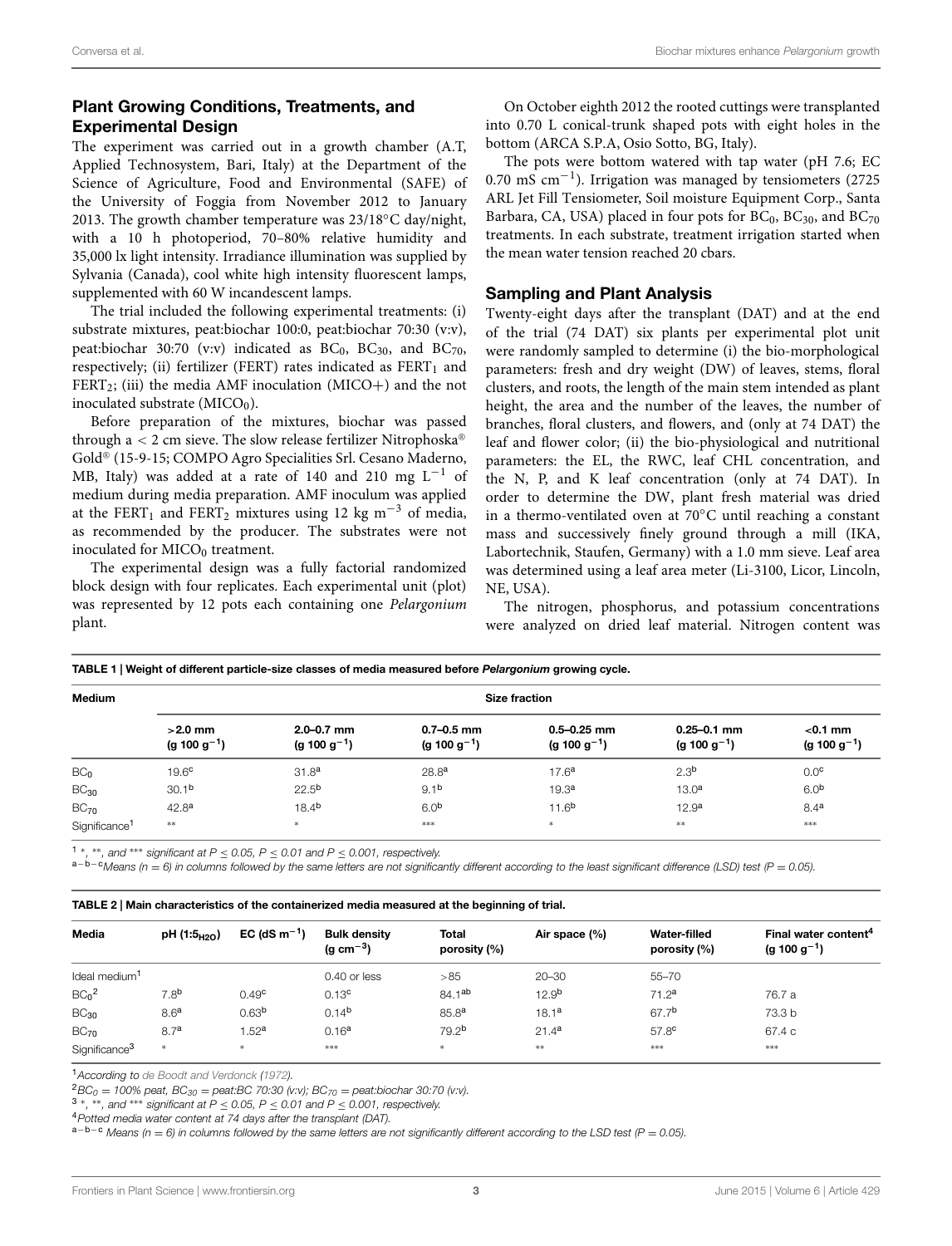<span id="page-3-0"></span>TABLE 3 | Mycorriza colonization frequency (F) and intensity (M), and arbuscule abundance (A) of *Pelargonium* plants inoculated (MICO**+**) or not (MICO<sub>0</sub>) with arbuscular mycorrhizal fungi (AMF) and grown for 74 d in substrate amended with different rates of biochar (BC $_0$ , BC $_{30}$ , BC $_{70}$ ), and fertilized with different rates of fertilizer (FERT<sub>1</sub>, FERT<sub>2</sub>).

| <b>Treatments</b>                   | <b>Mycorrhization parameter</b> |                   |           |  |  |  |  |  |  |  |
|-------------------------------------|---------------------------------|-------------------|-----------|--|--|--|--|--|--|--|
|                                     | F(% )                           | M(%)              |           |  |  |  |  |  |  |  |
| Biochar rate (BC) <sup>1</sup>      |                                 |                   |           |  |  |  |  |  |  |  |
| BC <sub>0</sub>                     | 15.0 <sup>a</sup>               | 0.48              | $\Omega$  |  |  |  |  |  |  |  |
| BC <sub>30</sub>                    | 13.0 <sup>a</sup>               | 1.31              | $\Omega$  |  |  |  |  |  |  |  |
| $BC_{70}$                           | 5.7 <sup>b</sup>                | 1.12              | $\Omega$  |  |  |  |  |  |  |  |
| Fertilization rate (F) <sup>2</sup> |                                 |                   |           |  |  |  |  |  |  |  |
| FERT <sub>1</sub>                   | 13.3                            | 1.42              | $\Omega$  |  |  |  |  |  |  |  |
| FERT <sub>2</sub>                   | 9.7                             | 0.51              | $\Omega$  |  |  |  |  |  |  |  |
| <b>AMF</b> inoculation (I)          |                                 |                   |           |  |  |  |  |  |  |  |
| $MICO+$                             | 14.6 <sup>a</sup>               | 1.71a             | 0         |  |  |  |  |  |  |  |
| MICO <sub>0</sub>                   | 8.2 <sup>b</sup>                | 0.14 <sup>b</sup> | $\Omega$  |  |  |  |  |  |  |  |
| Significance <sup>3</sup>           |                                 |                   |           |  |  |  |  |  |  |  |
| Biochar rate                        | $\ast$                          | <b>NS</b>         | <b>NS</b> |  |  |  |  |  |  |  |
| Fertilization rate                  | <b>NS</b>                       | <b>NS</b>         | <b>NS</b> |  |  |  |  |  |  |  |
| <b>AMF</b> inoculation              | $\ast$                          | **                | <b>NS</b> |  |  |  |  |  |  |  |
| $BC*1$                              | <b>NS</b>                       | <b>NS</b>         | <b>NS</b> |  |  |  |  |  |  |  |
| BC*F                                | <b>NS</b>                       | <b>NS</b>         | <b>NS</b> |  |  |  |  |  |  |  |
| l*F                                 | <b>NS</b>                       | <b>NS</b>         | <b>NS</b> |  |  |  |  |  |  |  |
| $BC*I*F$                            | <b>NS</b>                       | <b>NS</b>         | <b>NS</b> |  |  |  |  |  |  |  |

<sup>1</sup>*BC0, BC30, and BC70: 100:0, 70:30, and 30:70 (v:v) peat:biochar substrate mixtures, respectively.*

<sup>2</sup>*FERT<sub>1</sub></sub> and FERT<sub>2</sub>: fertilized with 140 and 210 mg L<sup>−1</sup> of Nitrophoska<sup>®</sup> Gold<sup>®</sup>,* respectively.<br><sup>3</sup>NS, \*, and \*\* not significant or significant at P  $\leq$  0.05 and P  $\leq$  0.01, respectively.

<sup>a-b</sup>Means in columns followed by the same letters are not significantly different *according to LSD test (P* = *0.05).*

*Means in columns without letters are not significantly different according to the LSD test*  $(P = 0.05)$ .

determined through dry combustion (Dumas method) using a CHN Elemental Analyzer (Thermo Flash EA 1112). Phosphorus was determined through the molybdenum-blue method using a spectrophotometer (Shimadzu UV-1800, Shimadzu Scientific Instruments, Columbia, MD, USA) and the procedure described in [Conversa et al.](#page-9-9) [\(2013\)](#page-9-9). Potassium was determined by ion chromatography (Dionex ICS 3000; Dionex, Sunnivale, CA, USA) according to the method reported by [Bonasia et al.](#page-9-10) [\(2010](#page-9-10)).

The total CHL, the EL, the RWC determination procedures details are reported in [\(Bonasia et al., 2013\)](#page-9-11). Briefly, CHL was extracted from six leaf blade disks (taken from different plants), previously frozen and stored in the dark at −18◦C until analyzed, by homogenizing in acetone 80%. The absorbance of the extract was measured at 647 and 664 nm, using a spectrophotometer (Shimadzu UV-1800) and expressed on a leaf fresh weight basis. The EL was determined as EL  $(\%) = (EC_1/EC_2)^*100$  where,  $EC<sub>1</sub>$  and  $EC<sub>2</sub>$  were the electrical conductivity of, respectively, an un-boiled and boiled fresh leaf material solution. The RWC was determined on leaf disks as RWC = (FW−DW)/(TW−DW) where FW, blade fresh weight; TW, fully turgid blade weight; DW, blade dry weight. Color indices were measured on leaf and

petal blade (two readings each per plant for six plants) using a portable tri-stimulus color-meter (Minolta Chroma Meter CR-200; Minolta Camera Co. Ltd., Osaka, Japan), using the CIE-L<sup>\*</sup>a<sup>\*</sup>b<sup>\*</sup> scale 1976. The color intensity or saturation  $(C^*)$  the hue angle (h◦[\) were calculated by trigonometric functions \(](#page-9-11)Bonasia et al., [2013\)](#page-9-11).

For estimation of root mycorrhizal colonization, six root systems, collected from the plants used for aerial measurements, were taken at 28 and 74 DAT. Mycorrhizal colonization was assessed according to [Conversa et al.](#page-9-9) [\(2013](#page-9-9)). Briefly, root segments (30) were randomly taken from each cleared and stained root system according to [Phillips and Hayman](#page-10-21) [\(1970\)](#page-10-21), and they were observed under  $\times 100$  magnification (Zeiss Primo Star Hal, Carl Zeiss S.P.A., Arese, MI, Italy). Mycorrhizal colonization was calculated by three parameters described by [Trouvelot et al.](#page-10-22) [\(1986](#page-10-22)) and elaborated using *MycoCalc* software [\(http://www2.dijon.inra.fr/mychintec/Mycocalc-prg/](http://www2.dijon.inra.fr/mychintec/Mycocalc-prg/download.html) [download.html\)](http://www2.dijon.inra.fr/mychintec/Mycocalc-prg/download.html):

- F (%), frequency of mycorrhiza in the root system;
- M (%), intensity of mycorrhizal colonization in the root system;
- A (%), arbuscule abundance in the root system.

#### Potting Mixture Characterization

At the beginning of the experiment, before adding fertilizer and/or AMF inoculum, the pH and EC of the media were measured as described above for biochar. Samples (six replicates) of 65◦C oven-dried media were passed through a series of sieves, from 2 to 0.25 mm, to determine their particle-size distribution.

The ring knife method [\(Tian et al., 2012\)](#page-10-16) was used to measure the BD, water-filled porosity, total porosity (TP), and air space (AS) of the mixtures. First, a ring knife with weight  $W_0$  and a volume of 400 cm<sup>3</sup> was filled with air dried medium and weighed  $(W_1)$ . After the medium had been saturated with distilled water by soaking for 24 h, it was weighed again  $(W_2)$ . The ring knife with saturated medium was opened from one side (covered with gauze), placed on a holder with a leaky screen, and the water was allowed to drain from the medium for 3 h before the ring knife and medium were weighed again  $(W_3)$ . Finally, oven dried medium and the ring knife were kept at 65 $\rm ^{\circ}C$  until they reached a constant weight and that weight (W<sub>4</sub>) was recorded. The following formulas were used to calculate medium characteristics: BD (g cm<sup>-3</sup>) =  $(W_4-W_0)/400$ ; TP  $(\%) = (W_2-W_4)/400 \times 100$ ; AS  $(\%) = (W_2-W_3)/400 \times 100$ ; water-filled porosity (%) = TP-AS. At 74 DAT about 100 g of substrate were sampled from the bulk obtained from six pots. Samples were dried until constant weight in an oven at 110◦C for determining the final water content.

#### Statistical Analysis

All data were subjected to ANOVA using the general linear model (GLM) procedure (S.A.S v. 9.0 software – SAS Institute, Cary, NC, USA). A completely randomized design scheme was used for processing substrate composition data and a randomized block design for processing the data of plant characters. Differences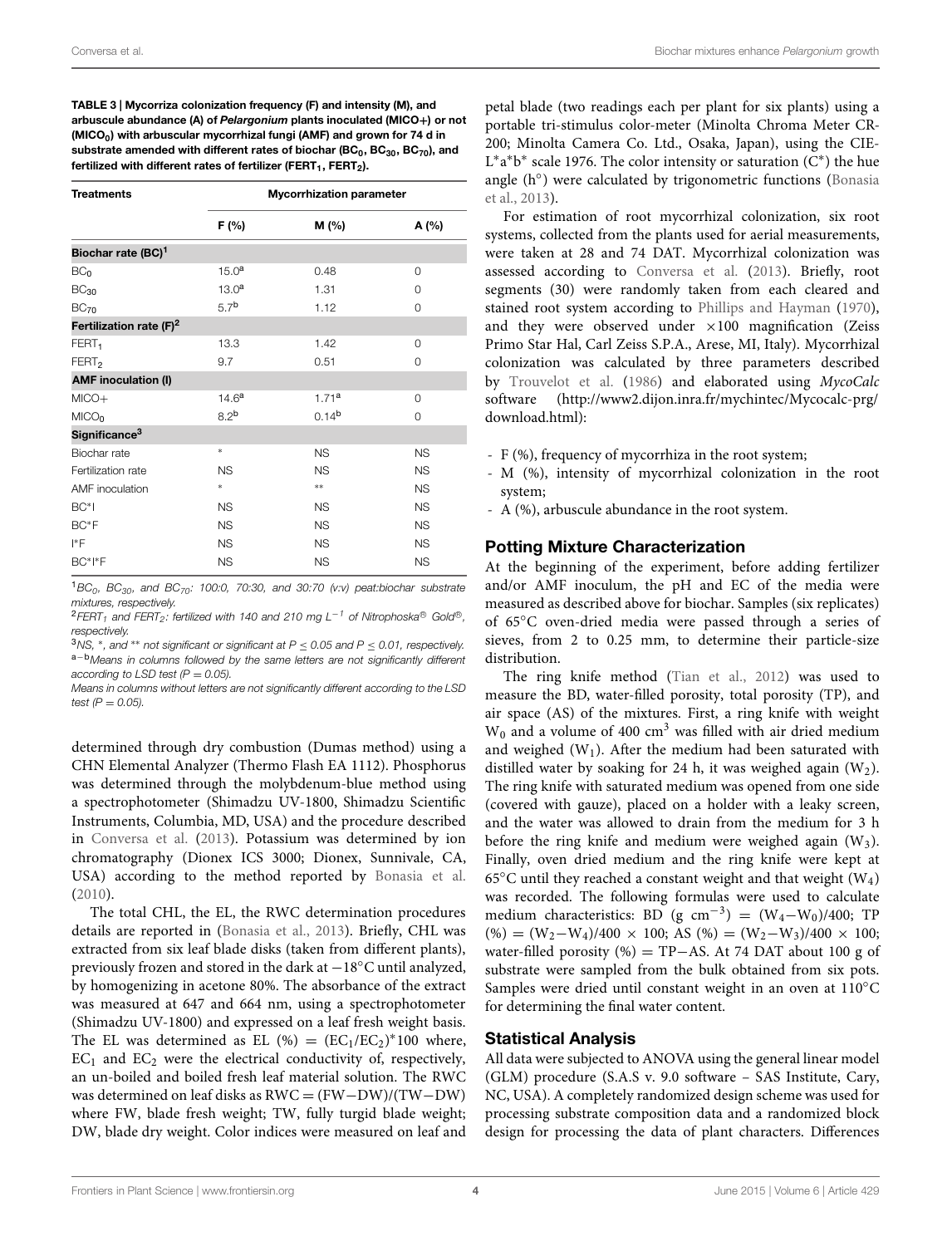$\blacksquare$ 

<span id="page-4-0"></span>TABLE 4 | Significance of *F* test for media, AMF inoculation, and fertilization rate treatments on container-grown *Pelargonium* vegetative structure and flowering traits after 28 and 74 DAT.

| <b>Treatments</b>   | eaf area (cm <sup>2</sup> /plant) | eaf (no./plant) | Total DW (g) | ම<br>λĀ<br>eaf | DW (g)<br><b>Stem</b> | $\widehat{\mathbf{e}}$<br>š<br>cluster<br><b>Floral</b> | DW <sub>(9)</sub><br>Root | area (cm <sup>2</sup> /plant)<br>-eaf | Plant height (cm) <sup>1</sup> | ම<br>Total DW | ම<br>Leaf DW | (b) MO<br>Stem | $\widehat{\mathbf{e}}$<br>š<br>cluster<br>Floral | ම<br>Root DW | Leaf (no./plant) | (no./plant)<br>Stem | (no./plant)<br>cluster<br>Floral | (no./plant)<br><b>Flowers</b> | Flowers (no./cluster) |
|---------------------|-----------------------------------|-----------------|--------------|----------------|-----------------------|---------------------------------------------------------|---------------------------|---------------------------------------|--------------------------------|---------------|--------------|----------------|--------------------------------------------------|--------------|------------------|---------------------|----------------------------------|-------------------------------|-----------------------|
|                     | Sampling time (DAT)               |                 |              |                |                       |                                                         |                           |                                       |                                |               |              |                |                                                  |              |                  |                     |                                  |                               |                       |
|                     |                                   |                 |              | 28             |                       |                                                         |                           |                                       |                                |               |              |                | 74                                               |              |                  |                     |                                  |                               |                       |
| Biochar rate (BC)   | **                                | **              | ***          | ***            | ***                   | <b>NS</b>                                               | $\ast$                    | $\ast$                                | <b>NS</b>                      | **            |              | ***            | ***                                              | **           |                  |                     | ***                              | ***                           | **                    |
| Fertilizer rate (F) | ***                               | <b>NS</b>       | <b>NS</b>    | $\ast$         | <b>NS</b>             | <b>NS</b>                                               | $\ast$                    | ***                                   | **                             | ***           | ***          | **             | ***                                              | <b>NS</b>    | ***              | $**$                |                                  | ***                           |                       |
| AMF inoculation (I) | <b>NS</b>                         | <b>NS</b>       | <b>NS</b>    | <b>NS</b>      | <b>NS</b>             | <b>NS</b>                                               | <b>NS</b>                 | $***$                                 | <b>NS</b>                      | $*$           | $\ast$       | $\ast$         | $***$                                            | <b>NS</b>    | $\ast$           | <b>NS</b>           | <b>NS</b>                        | **                            | $\ast$                |
| BC*F                | ***                               | **              | $\ast$       | ***            | <b>NS</b>             | <b>NS</b>                                               | <b>NS</b>                 | ***                                   | $\ast$                         | **            | *            | <b>NS</b>      | $***$                                            | <b>NS</b>    | $*$              | $*$                 | <b>NS</b>                        | $**$                          | <b>NS</b>             |
| $BC*$               | <b>NS</b>                         | <b>NS</b>       | <b>NS</b>    | <b>NS</b>      | <b>NS</b>             | <b>NS</b>                                               | <b>NS</b>                 | <b>NS</b>                             | $\ast$                         | <b>NS</b>     | <b>NS</b>    | <b>NS</b>      | <b>NS</b>                                        | <b>NS</b>    | <b>NS</b>        | <b>NS</b>           | <b>NS</b>                        | <b>NS</b>                     | <b>NS</b>             |
| $F^*$               | <b>NS</b>                         | <b>NS</b>       | <b>NS</b>    | <b>NS</b>      | <b>NS</b>             | <b>NS</b>                                               | <b>NS</b>                 | <b>NS</b>                             | <b>NS</b>                      | <b>NS</b>     | <b>NS</b>    | <b>NS</b>      | <b>NS</b>                                        | <b>NS</b>    | <b>NS</b>        | <b>NS</b>           | <b>NS</b>                        | <b>NS</b>                     | <b>NS</b>             |
| BC*I*F              | <b>NS</b>                         | <b>NS</b>       | <b>NS</b>    | <b>NS</b>      | <b>NS</b>             | <b>NS</b>                                               | <b>NS</b>                 | <b>NS</b>                             | <b>NS</b>                      | <b>NS</b>     | <b>NS</b>    | <b>NS</b>      | <b>NS</b>                                        | <b>NS</b>    | <b>NS</b>        | <b>NS</b>           | <b>NS</b>                        | <b>NS</b>                     | <b>NS</b>             |

<sup>1</sup>*Length of the main stem corresponding to the plant height.*

*NS,* <sup>∗</sup>*,* ∗∗*, and* ∗∗∗ *not significant or significant at P* ≤ *0.05, P* ≤ *0.01, and P* ≤ *0.001, respectively.*

between means were compared using the Least Significant Difference (LSD) test at  $P = 0.05$ . Before ANOVA analysis data were first tested for normal distribution and variance homogeneity with Kolmogorov–Smirnov test and the Levene test, respectively. When necessary, data were subjected to square root (for leaf, stem, and floral cluster number) or arcsin  $\sqrt{x}$  (for EL, RWC, F, M, and A) transformation before data analysis.

## **Results**

#### Biochar Chemical Characteristics

The biochar used in the study had pH 10.7  $(\pm 0.05)$ , EC 1.6 ( $\pm$ 0.05) mS cm<sup>-1</sup>, cation exchange capacity 32.4  $(\pm 0.52)$  cmol $(+)$  kg<sup>-1</sup>, carbon concentration of 794.2  $(\pm 11.39)$  g kg<sup>-1</sup>, nitrogen concentration of 2.9 ( $\pm$  0.62) g kg<sup>-1</sup>, and C/N ratio 272. Other mineral elements concentration (mg kg−1) was: P 590 (±35.5), Ca 18,698 (±1,224), K 5,063 (±113), Mg 2,486 (±574), Na 173 (±10.31), Fe 172 (±29.08), and Mn 292 ( $\pm$ 13.19). Ash content was 2.51 ( $\pm$ 0.48) g kg<sup>-1</sup>.

#### Effects of Biochar Amendment on Media Granulometric, Chemical, and Physical **Characteristics**

Irrespective of its proportion in the mixtures, biochar significantly lowered the fraction of 2.0–0.7/0.7–0.5 mm particles and increased 0.25–0.1 mm particles (**[Table 1](#page-2-0)**). Biochar addition also increased *>*2 mm particles, this size class being the most represented in BC<sub>70</sub> media.

Biochar significantly affected the main chemical and physical characteristics of the mixtures ([Table 2](#page-2-1)). The pH of BC<sub>30</sub> and  $BC_{70}$  were almost one pH unit greater compared with the pure peat ( $BC<sub>0</sub>$ ). Biochar increased EC (with the highest values being recorded in  $BC_{70}$ ), BD, AS and, when added at the highest proportion, it reduced TP and the water-filled porosity (WFC) of the substrate. The water content of potted media at the end of the experiment was the lowest in the substrate with the highest proportion of biochar (**[Table 2](#page-2-1)**).

#### Effect of Biochar, Fertilizer Rate, and AMF Inoculation on Mycorrhizal Colonization

Root colonization by AMF was not detected at 28 DAT, but only at the end of the experiment, both in inoculated and noninoculated media, indicating that indigenous AMF inoculum was already present in the peat (**[Table 3](#page-3-0)**). AMF inoculation (MICO+) significantly increased mycorrhizal frequency (F) and intensity (M). The substrate with 70% biochar reduced mycorrhizal frequency (F; 5.7%) compared with  $BC_0$  and  $BC_{30}$  medium (14%, on average), while mycorrhizal colonization parameters were not affected by fertilizer rate (**[Table 3](#page-3-0)**).

#### Effect of Biochar and Fertilizer Rate on Plant Growth, Morphology, and Flowering Traits

At both sampling dates, significant BC∗FERT interactions emerged for many of the examined characteristics (**[Table 4](#page-4-0)**). Irrespectively of biochar addition, the lower fertilizer rate had little effect on the final plant growth, while the higher fertilizer rate improved shoot growth of *Pelargonium* plants, except in the substrate with 70% biochar ([Figure 1](#page-5-0)). Plants grown in BC<sub>0</sub> and  $BC_{30}$  media and fertilized at the highest rate were the tallest (8 cm; [Figure 1A](#page-5-0)), with the greatest number of branches (2.7 per plant; Figure 1B), and leaf area (534 cm<sup>2</sup>; [Figure 1C](#page-5-0)). In particular, the BC30/FERT2 grown plants had the highest leaf (**[Figure 1D](#page-5-0)**) and flower number (**[Figure 1E](#page-5-0)**), and floral clusters DW (**[Figure 1F](#page-5-0)**).

Increasing the fertilizer rate increased the leaf and the total DW accumulation in 0 and 30% biochar added media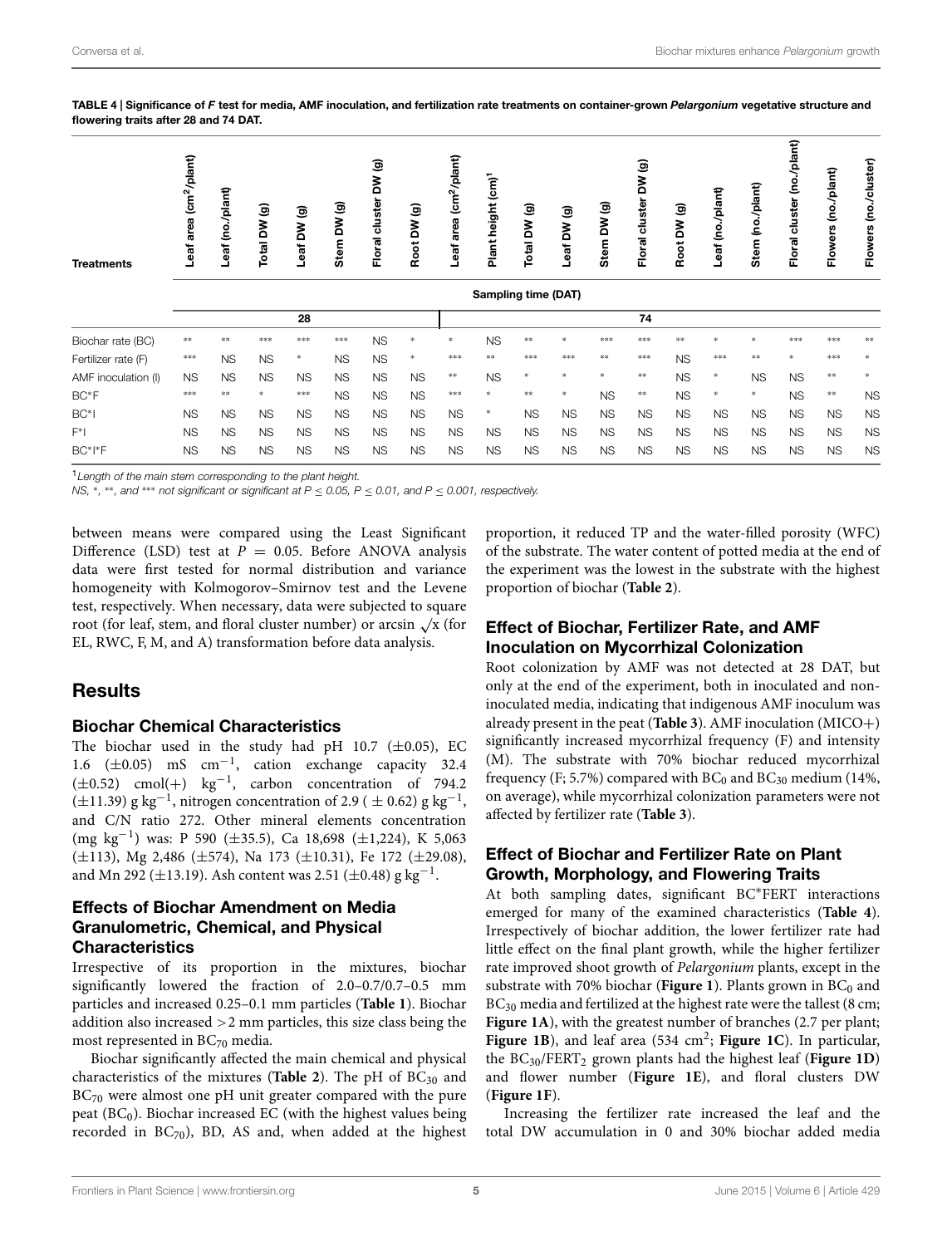

<span id="page-5-0"></span>at both 28 (**[Figures 2A,B](#page-6-0)**) and 74 DAT (**[Figures 2C,D](#page-6-0)**). At 28 DAT,  $BC_{70}/FERT_2$  medium depressed leaf area and number (data not shown, treatment significance in **[Table 4](#page-4-0)**) and the DW accumulation both in the leaves and in total aerial parts (**[Figures 2A,B](#page-6-0)**). At both sample dates  $BC_{70}$  reduced stem DW (0.22 vs. 0.37 g/plant at 28 DAT and 0.6 vs. 1.2 g/plant at 74 DAT) and root DW (0.29 vs. 0.40 g/plant at 28 DAT and 0.6 vs. 1.1 g/plant at 74 DAT).  $BC_{30}$  plants produced the greatest number of floral clusters (5.0 vs. 3.7 clusters/plant) and the largest floral clusters (8.7 vs. 6.2 flowers/cluster) (data not shown, treatment significance in **[Table 4](#page-4-0)**).

Increasing fertilizer rate reduced the initial root DW (0.32 vs. 0.41 g/plant), and improved the stem DW at the end of the experiment (1.1 vs. 0.8 g/plant), as well as the cluster formation (4.5 vs. 3.8 clusters per plant), and size (8.2 vs. 6.4 flowers per cluster; data not shown, treatment significance in **[Table 4](#page-4-0)**).

## Effect of Biochar and Fertilizer Rate on Plant Bio-Physiological Response and Nutritional **Status**

The EL of leaf tissues was affected by biochar and fertilizer treatments at 28 DAT, but not at 74 DAT (**[Table 5](#page-7-0)**). In particular, at 28 DAT plants in the  $BC_{70}/FERT_2$  treatment showed the greatest EL values (**[Figure 3A](#page-6-1)**). Biochar amendment to the substrate only affected leaf RWC at 74 DAT, with the highest values in BC70 plants (**[Table 5](#page-7-0)**). At 74 DAT, increasing fertilizer rate increased the total and the b CHL content (**[Table 5](#page-7-0)**). However, the greatest CHL concentrations (0.39, 0.16, and 0.55  $\mu$ g mg<sup>-1</sup> for CHL a, b and total, respectively) were observed in leaves from BC<sub>30</sub> plants ([Figure 3B](#page-6-1)).

Biochar amendment and fertilizer rate significantly affected leaf nutrient concentrations (**[Table 5](#page-7-0)**). Leaf N concentration was greatest in  $BC_{70}$  plants at both fertilizer rates and in  $BC_{30}/FERT_2$ plants (**[Figure 3C](#page-6-1)**). Compared with pure peat, increasing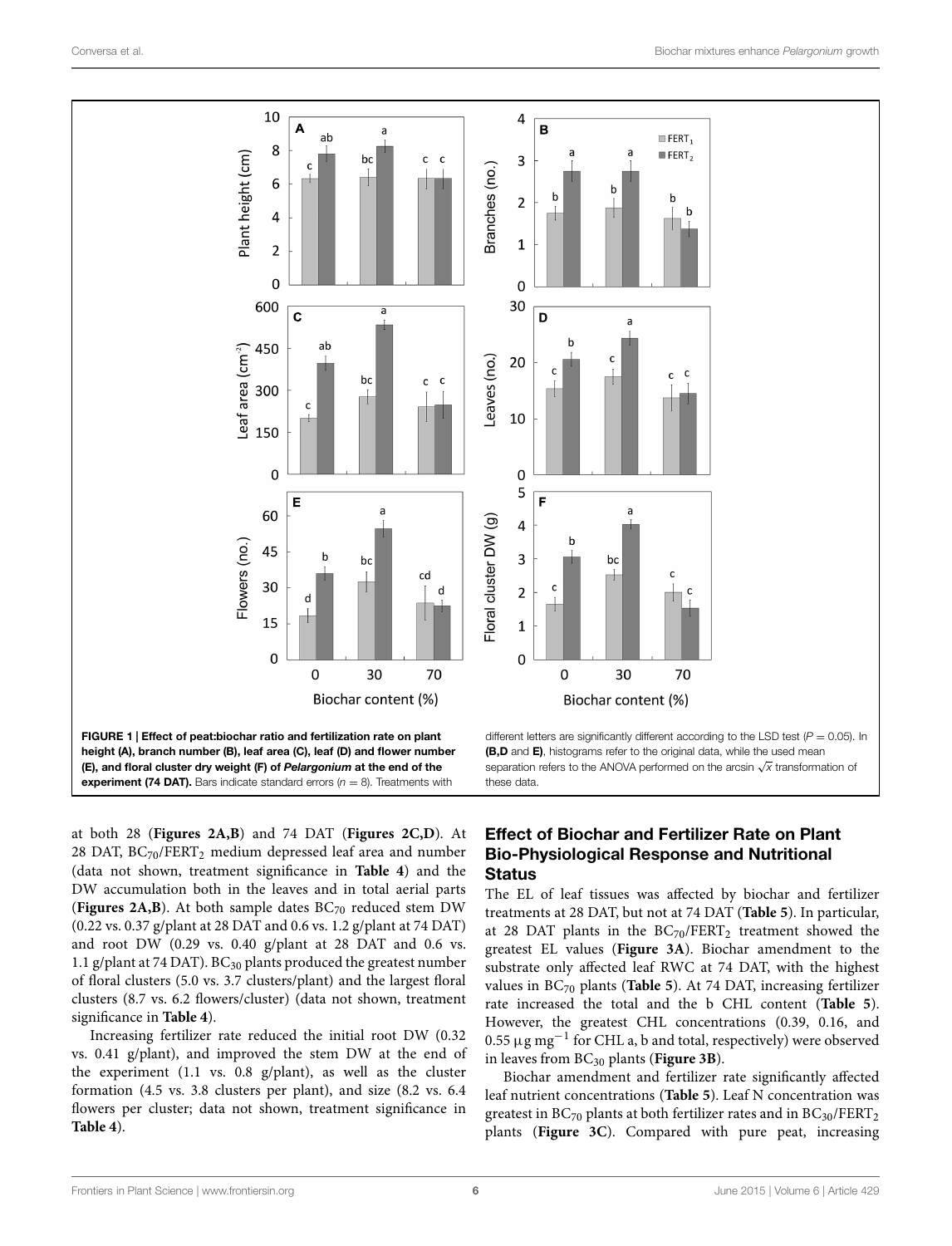

<span id="page-6-0"></span>the proportion of biochar in the substrate decreased leaf P concentration by 8 and 50% and increased leaf K concentration by 44 and 116% in  $BC_{30}$  and  $BC_{70}$  plants, respectively. Increasing fertilizer rate increased leaf P but not K concentration (**[Table 5](#page-7-0)**).

## Effect of AMF Inoculation on Plant Growth, Reproductive Traits, Nutritional Status, and Bio-Physiological Response

Inoculation with AMF significantly enhanced total plant leaf area (366 vs. 266 cm<sup>2</sup>), leaves per plant (19 vs. 16), flowers per plant (37 vs. 26), and flower number per cluster (8.4 vs. 6.2), and resulted in higher DW accumulation in leaves (2.1 vs. 1.7 g), stems (1.0 vs. 0.9 g), floral clusters (2.7 vs. 2.2 g), and on total a plant basis (6.8 vs. 5.7 g; **[Table 4](#page-4-0)**). At 74 DAT, MICO<sup>+</sup> plants had a lower EL physiological stress index and higher RWC index compared with  $MICO<sub>0</sub>$  plants (**[Table 5](#page-7-0)**). AMF inoculation increased leaf P and K concentrations (**Table 5**) and, in media fertilized at the highest rate, increased the total CHL and CHL b concentrations of leaves (data not shown, treatment significance in **[Table 5](#page-7-0)**).

#### Effect of Biochar, Fertilizer Rate, and AMF Inoculation on Leaf and Flower Color

All the measured leaf colorimetric parameters (lightness, chroma, and hue angle) were significantly affected by the fertilizer rate, with significant interactions between fertilizer rate and BC treatment for L<sup>∗</sup> and C<sup>∗</sup> index (**[Table 6](#page-8-0)**). As expected,



<span id="page-6-1"></span>significantly different according to the LSD test  $(P = 0.05)$ . In (A), histogram has been done using the original data, while the used mean separation refers to the ANOVA performed on the arcsin <sup>√</sup>*<sup>x</sup>* transformation of these data.

increasing fertilizer rate increased h◦, which corresponds to a greater intensity of greenness and a desirable decrease in yellowness. Leaf L∗ and C∗ values were higher with the lowest fertilizer rate (**[Table 6](#page-8-0)**), especially in  $BC<sub>0</sub>$  (38 and 22, respectively) and BC30 (37 and 21, respectively) media, indicating leaves were a lighter green color and had a tendency to more red pigmentation. AMF inoculation decreased the L∗ and C∗ indexes. Flower color parameters were affected by BC treatment. The h<sup>o</sup> index, whose higher values are related to higher red color intensity of petals, was reduced in 70% biochar-added media.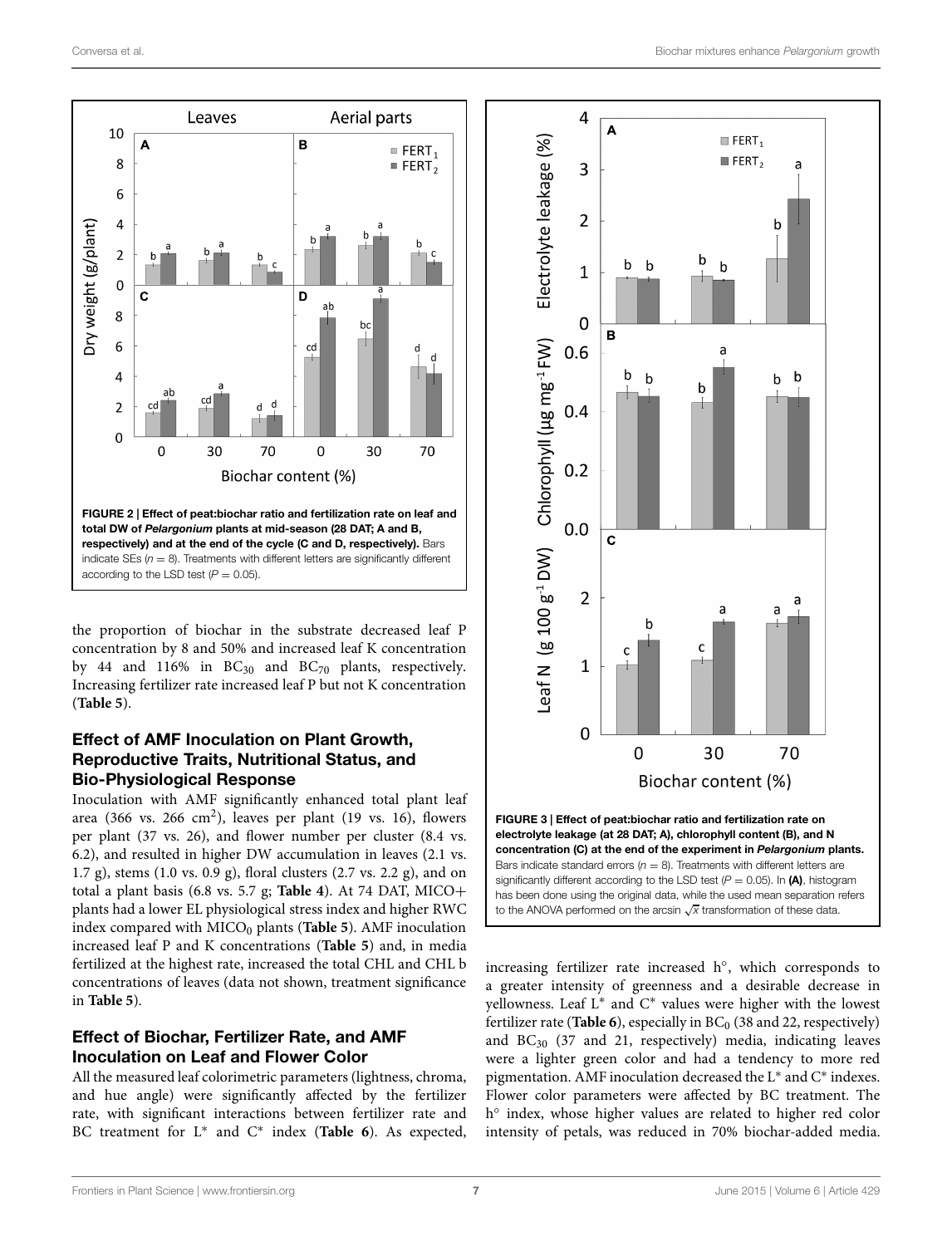<span id="page-7-0"></span>TABLE 5 | Physiological indices, nitrogen (N), phosphorus (P), potassium (K), and chlorophyll (CHL) concentrations of *Pelargonium* leaves in plants inoculated (MICO<sub>+</sub>) or not (MICO<sub>0</sub>) with arbuscular mycorrhizal fungi (AMF) and grown for 28 (only electrolyte leakage) and 74 d in substrate amended with different rates of biochar (BC<sub>0</sub>, BC<sub>30</sub>, BC<sub>70</sub>), and fertilized with different rates of fertilizer (FERT<sub>1</sub>, FERT<sub>2</sub>).

| <b>Treatments</b>                | EL (%)              |                                                 | <b>RWC (%)</b>  | CHLa      | <b>CHLb</b>       | <b>CHLtot</b>     | N                 | P                | K                |  |  |  |  |  |  |
|----------------------------------|---------------------|-------------------------------------------------|-----------------|-----------|-------------------|-------------------|-------------------|------------------|------------------|--|--|--|--|--|--|
|                                  |                     | $(g kg-1 DW)$<br>( $\mu$ g mg <sup>-1</sup> DW) |                 |           |                   |                   |                   |                  |                  |  |  |  |  |  |  |
|                                  | Sampling time (DAT) |                                                 |                 |           |                   |                   |                   |                  |                  |  |  |  |  |  |  |
|                                  | 28                  |                                                 |                 |           | 74                |                   |                   |                  |                  |  |  |  |  |  |  |
| Biochar rate (BC) <sup>1</sup>   |                     |                                                 |                 |           |                   |                   |                   |                  |                  |  |  |  |  |  |  |
| BC <sub>0</sub>                  | 0.9 <sup>b</sup>    | 7.3                                             | 88 <sup>b</sup> | 0.32      | 0.13              | 0.46              | 12.3 <sup>b</sup> | 3.7 <sup>a</sup> | 1.8 <sup>c</sup> |  |  |  |  |  |  |
| $BC_{30}$                        | 0.9 <sup>b</sup>    | 7.2                                             | 89ab            | 0.34      | 0.14              | 0.49              | $14.4^{b}$        | 3.4 <sup>b</sup> | 2.6 <sup>b</sup> |  |  |  |  |  |  |
| $BC_{70}$                        | 1.8 <sup>a</sup>    | 6.7                                             | 90 <sup>a</sup> | 0.31      | 0.14              | 0.45              | 17.1 <sup>a</sup> | 1.9 <sup>c</sup> | 3.9 <sup>a</sup> |  |  |  |  |  |  |
| Fertilizer rate (F) <sup>2</sup> |                     |                                                 |                 |           |                   |                   |                   |                  |                  |  |  |  |  |  |  |
| FERT <sub>1</sub>                | 1.0                 | 6.4                                             | 89              | 0.31      | 0.13 <sup>b</sup> | $0.45^{b}$        | 12.2 <sup>b</sup> | 2.7 <sup>b</sup> | 2.6              |  |  |  |  |  |  |
| FERT <sub>2</sub>                | 1.3                 | 7.8                                             | 89              | 0.33      | 0.14 <sup>a</sup> | 0.49a             | 16.3 <sup>a</sup> | 3.4 <sup>a</sup> | 2.9              |  |  |  |  |  |  |
| <b>AMF</b> inoculation (I)       |                     |                                                 |                 |           |                   |                   |                   |                  |                  |  |  |  |  |  |  |
| $MICO+$                          | 1.3                 | 6.1 <sup>b</sup>                                | 90 <sup>a</sup> | 0.34      | 0.16 <sup>a</sup> | 0.49 <sup>a</sup> | 14.3 <sup>a</sup> | 3.2 <sup>a</sup> | 2.9 <sup>a</sup> |  |  |  |  |  |  |
| MICO <sub>0</sub>                | 1.0                 | 8.3 <sup>a</sup>                                | 88 <sup>b</sup> | 0.33      | 0.13 <sup>b</sup> | $0.45^{b}$        | 14.2 <sup>a</sup> | 2.8 <sup>b</sup> | 2.5 <sup>b</sup> |  |  |  |  |  |  |
| Significance <sup>3</sup>        |                     |                                                 |                 |           |                   |                   |                   |                  |                  |  |  |  |  |  |  |
| Biochar rate (BC)                | $\ast$              | <b>NS</b>                                       | $\ast$          | <b>NS</b> | <b>NS</b>         | <b>NS</b>         | $\ast\ast$        | $***$            | $\ast$           |  |  |  |  |  |  |
| Fertilizer rate                  | <b>NS</b>           | <b>NS</b>                                       | <b>NS</b>       | <b>NS</b> | $\ast$            | *                 | $***$             | ***              | <b>NS</b>        |  |  |  |  |  |  |
| AMF inoculation (I)              | <b>NS</b>           | $***$                                           | $\ast$          | <b>NS</b> | $\ast\ast$        | $***$             | <b>NS</b>         | $*$              | $\ast$           |  |  |  |  |  |  |
| $BC*F$                           | $\ast$              | <b>NS</b>                                       | NS              | ***       | $***$             | $***$             | $\ast$            | <b>NS</b>        | <b>NS</b>        |  |  |  |  |  |  |
| $BC*I$                           | <b>NS</b>           | <b>NS</b>                                       | <b>NS</b>       | <b>NS</b> | <b>NS</b>         | <b>NS</b>         | <b>NS</b>         | <b>NS</b>        | <b>NS</b>        |  |  |  |  |  |  |
| $F^*I$                           | <b>NS</b>           | <b>NS</b>                                       | <b>NS</b>       | <b>NS</b> | $\ast\ast$        | $\ast\ast$        | <b>NS</b>         | <b>NS</b>        | <b>NS</b>        |  |  |  |  |  |  |
| BC*I*F                           | <b>NS</b>           | <b>NS</b>                                       | <b>NS</b>       | <b>NS</b> | <b>NS</b>         | <b>NS</b>         | <b>NS</b>         | <b>NS</b>        | <b>NS</b>        |  |  |  |  |  |  |

<sup>1</sup>BC<sub>0</sub>, BC<sub>30</sub>, and BC<sub>70</sub>: 100:0, 70:30, and 30:70 (v:v) peat:biochar ratio, respectively.<br><sup>2</sup>FERT<sub>1</sub> and FERT<sub>2</sub>: fertilized with 140 and 210 mg L<sup>-1</sup> of Nitrophoska<sup>®</sup> Gold®, respectively.<br><sup>3</sup>NS, \*, \*\*, and \*\*\* not s *significantly different according to the LSD test (P = 0.05).* 

The vivid red color and brightness of flowers (low L<sup>∗</sup> and C<sup>∗</sup> indices values) were improved (**[Table 6](#page-8-0)**) by the highest fertilizer rate.

# **Discussion**

In this study the replacement of peat with 30% biochar does not modify *Pelargonium* growth compared with pure peat. By increasing the fertilization rate, the vegetative growth and quality of plants was improved in both  $BC_{30}$  media and pure peat, with plants being taller, with more branches and leaves (**[Figure 1](#page-5-0)**), as well as having a greater dry mass (**[Fi](#page-6-0)[gure](#page-8-0)[2](#page-8-0)**), and more intense and vivid color of leaves and petals (**Table 6**). In particular  $BC_{30}$ , when in combination with  $FERT_2$  treatment, was more effective in enhancing the *Pelargonium* leaf number and flowering performance (**[Figures 1D–F](#page-5-0)**). The highest N and CHL concentrations observed in leaves from the  $BC_{30}$  plants at the highest fertilizer rate (**[Figures 3B,C](#page-6-1)**) underlines a better plant nutritional status that could be considered the reason for the promotion of leaf formation and flowering.

In contrast, with the highest fertilizer rate the  $BC_{70}$  substrate depressed plant growth and development compared with  $BC_0$ and BC30 substrates (**Figures 1** [and](#page-5-0) **<sup>2</sup>**).

The positive results obtained with the low biochar rate (30%) under higher fertilization regime, are in agreement with those obtained by [Graber et al.](#page-9-6) [\(2010\)](#page-9-6) who found an increase in growth and productivity (flower number) of well-fertilized bell pepper by the addition of biochar to a coconut fiber:tuff mix. They hypothesized that their positive results were related to the development of a more beneficial microbial community and/or to biochar-induced systemic resistance to diseases. Similar results were obtained with rice hull gasified biochar at 10% mixture with peat (v:v), which increased shoot dry mass of *Pelargonium* plants as well as availability of P and K [\(Altland and Locke](#page-9-12), [2013\)](#page-9-12). In another experiment, *Calathea rotundifolia* plants showed improved leaf and total biomass and leaf area when grown in 50% [green](#page-10-16) [waste](#page-10-16) [pyrolyzed](#page-10-16) [biochar](#page-10-16) [added](#page-10-16) [peat](#page-10-16) [medium](#page-10-16) [\(](#page-10-16)Tian et al., [2012\)](#page-10-16) compared to 100% peat. Other works report only improved plant height in medium amended with wood pyrolyzed biochar (1–5%, w:w) for tomato [\(Graber et al., 2010\)](#page-9-6) and zinnia (10–30% v:v; [Kadota and Niimi, 2004\)](#page-9-13), and with gasified biochar (25% v:v) for tomato and marigold (5–15% v:v; [Vaughn et al.](#page-10-17), [2013\)](#page-10-17). The observed changes in the mixtures compared to pure peat for BD, AS, and water-filled porosity (WFC) do not seem to be directly responsible for the differences in plant responses. Indeed, at both rates of biochar the BD was kept within the acceptable range (BD less than 0.40 g  $cm^{-3}$ ), while TP remained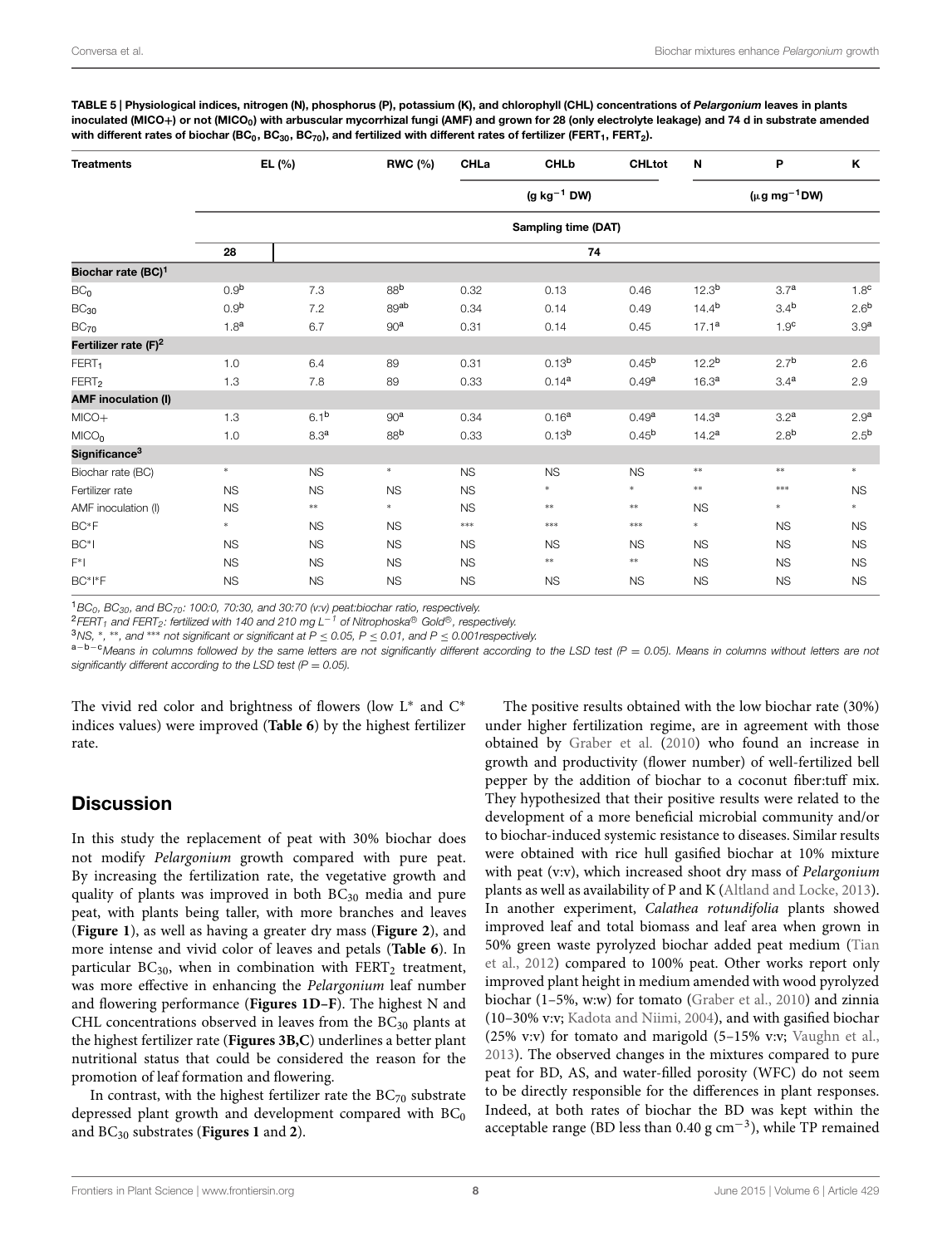<span id="page-8-0"></span>TABLE 6 | Color parameters of leaves and flowers of *Pelargonium* plants inoculated (MICO+) or not (MICO<sub>0</sub>) with AMF and grown for 74 d in substrate amended with different rates of biochar (BC $_0$ , BC $_{30}$ , BC $_{70}$ ), and fertilized with different rates of fertilizer (FERT<sub>1</sub>, FERT<sub>2</sub>).

| <b>Treatments</b>                |                   | Leaves             |                   | <b>Flowers</b>    |                   |                   |  |  |  |  |
|----------------------------------|-------------------|--------------------|-------------------|-------------------|-------------------|-------------------|--|--|--|--|
|                                  | L*                | h*                 | $C^*$             | L*                | h*                | $\mathbf{C}^*$    |  |  |  |  |
| Biochar rate (B) <sup>1</sup>    |                   |                    |                   |                   |                   |                   |  |  |  |  |
| BC <sub>0</sub>                  | 39.8              | 111.6              | 25.5              | 30.2              | $31.1^{ab}$       | 60.0              |  |  |  |  |
| $BC_{30}$                        | 38.9              | 112.2              | 24.4              | 30.8              | 32.0 <sup>a</sup> | 60.8              |  |  |  |  |
| $BC_{70}$                        | 38.3              | 113.8              | 22.7              | 30.7              | 29.9 <sup>b</sup> | 57.7              |  |  |  |  |
| Fertilizer rate (F) <sup>2</sup> |                   |                    |                   |                   |                   |                   |  |  |  |  |
| FERT <sub>1</sub>                | 39.9 <sup>a</sup> | 111.3 <sup>b</sup> | 25.5 <sup>a</sup> | 30.9 <sup>a</sup> | 31.6              | 60.8 <sup>a</sup> |  |  |  |  |
| FERT <sub>2</sub>                | 38.2 <sup>b</sup> | 113.7 <sup>a</sup> | 23.0 <sup>b</sup> | 30.3 <sup>b</sup> | 30.6              | 58.6 <sup>b</sup> |  |  |  |  |
| <b>AMF</b> inoculation (I)       |                   |                    |                   |                   |                   |                   |  |  |  |  |
| $MICO+$                          | 38.2 <sup>b</sup> | 112.9              | 23.2 <sup>b</sup> | 30.7              | 30.2              | 59.4              |  |  |  |  |
| MICO <sub>n</sub>                | 39.8 <sup>a</sup> | 112.1              | 25.3 <sup>a</sup> | 30.4              | 30.9              | 59.8              |  |  |  |  |
| Significance <sup>3</sup>        |                   |                    |                   |                   |                   |                   |  |  |  |  |
| Biochar rate                     | <b>NS</b>         | <b>NS</b>          | <b>NS</b>         | <b>NS</b>         | $\ast$            | <b>NS</b>         |  |  |  |  |
| Fertilizer rate                  | ***               | ***                | ***               | *                 | <b>NS</b>         | $\ast$            |  |  |  |  |
| <b>AMF</b> inoculation           | **                | <b>NS</b>          | **                | <b>NS</b>         | <b>NS</b>         | <b>NS</b>         |  |  |  |  |
| $B^*1$                           | <b>NS</b>         | <b>NS</b>          | <b>NS</b>         | <b>NS</b>         | <b>NS</b>         | <b>NS</b>         |  |  |  |  |
| $B*F$                            | ***               | <b>NS</b>          | ***               | <b>NS</b>         | <b>NS</b>         | <b>NS</b>         |  |  |  |  |
| $ *F$                            | <b>NS</b>         | <b>NS</b>          | <b>NS</b>         | <b>NS</b>         | <b>NS</b>         | <b>NS</b>         |  |  |  |  |
| $B^*$  *F                        | <b>NS</b>         | <b>NS</b>          | <b>NS</b>         | <b>NS</b>         | <b>NS</b>         | <b>NS</b>         |  |  |  |  |

<sup>1</sup>*BC0, BC30, and BC70: 100:0, 70:30, and 30:70 (v:v) peat:biochar ratio, respectively.*

<sup>2</sup>*FERT<sub>1</sub></sub> and FERT<sub>2</sub>: fertilized with 140 and 210 mg L<sup>−1</sup> of Nitrophoska<sup>®</sup> Gold<sup>®</sup>, respectively.*

<sup>3</sup>*NS,* <sup>∗</sup>*,* ∗∗*, and* ∗∗∗ *not significant or significant at P* <sup>≤</sup> *0.05, P* <sup>≤</sup> *0.01, and*

<sup>a-b</sup>Means in columns followed by the same letters are not significantly different *according to the LSD test (P* = *0.05). Means in columns without letters are not significantly different according to the LSD test (P* = *0.05).*

close to the lower limit (TP  $\approx$  85%; **[Table 2](#page-2-1)**[\), as proposed by](#page-9-8) de Boodt and Verdonck [\(1972\)](#page-9-8). The greater amount of the largest particles (*>*2 mm; **[Table 1](#page-2-0)**) probably enhanced the mixtures AS compared to pure peat by bringing the values of mixtures close to the optimal range of 20–30%. However, it also reduced the WFC and water content in the  $BC_{70}$  substrate at the end of the trial ([Table 2](#page-2-1)). Despite these results, the BC<sub>70</sub> plants had well hydrated tissues (high RWC, **[Table 5](#page-7-0)**) leading us to hypothesize that water availability was not responsible for the growth depressive effect caused by BC<sub>70</sub> treatment.

The EC of the media rose with increasing biochar amendment rate, however, it remained, on average, close to the optimal range for *Pelargonium* cultivation (**[Table 2](#page-2-1)**). Nevertheless, EC have increased to over the optimal range in the 70% biochar treatment at the higher fertilizer rate. In fact, reduced shoot growth in  $BC_{70}$ plants compared to BC<sub>30</sub> and BC<sub>0</sub> plants 28 DAT ([Figures 2A,B](#page-6-0)) could be related to a rise in EC causing osmotic stress in  $BC_{70}$ plants. The higher EL values at 28 DAT in the  $BC_{70}/FERT_2$ treatment (**[Figure 3A](#page-6-1)**) supports the theory that plants may have been under greater osmotic stress with a consequent reduction in growth rate. The subsequent depletion of solutes that occurred later in the growing cycle due to plant uptake and leaching may have overcome this effect by 74 DAT.

In  $BC_0$  pH was slight higher than the optimal values for *Pelargonium* (6.4–6.5 pH, [Andrews and Hammer](#page-9-14), [2006](#page-9-14)). Irrespective of the rate, the addition of biochar resulted in a quite substantial pH increase ( $\approx +1$  pH unit) compared to pure peat, thus resulting in an increased difference from the optimal values. However, no pH differences were observed between the 30 and 70% biochar substrates, therefore the different plant responses observed in these two substrates cannot be considered linked to substrate pH.

In all treatments the final leaf N concentration was below the level recommended as optimal for *Pelargonium* cultivation (30–  $40 \text{ g kg}^{-1}$  DW, [Krug et al.](#page-9-15), [2006\)](#page-9-15), so we can hypothesize that plant were in a N deficiency status. This result was not surprising given the low level of fertilizer applied in this study. In order to test the difference in nutrient availability between pure peat and biochar amended substrates we deliberately performed fertilization at low rates and only at the beginning of the experiment. The less severe N deficiency observed in  $BC_{30}/FERT_2$  and  $BC_{70}$ plants (**[Figure 3B](#page-6-1)**) might have occurred as a consequence of an improved retention capacity of nutrients in the biochar mixtures, as a[lso reported by other authors](#page-10-23) [\(Asai et al.](#page-9-16)[,](#page-10-23) [2009](#page-9-16)[;](#page-10-23) Zhang et al., [2014\)](#page-10-23)[. However this result, in agreement with](#page-9-17) Cao and Harris [\(2010\)](#page-9-17) and [Altland and Locke](#page-9-12) [\(2013](#page-9-12)), indicates a low biochar N availability. The low N availability can be linked to (i) the low biochar N concentration (2.9 g  $kg^{-1}$ ), due to the high te[mperature](#page-10-19) [of](#page-10-19) [gasification](#page-10-19) [\(Laird et al.](#page-10-4)[,](#page-10-19) [2011](#page-10-4)[;](#page-10-19) Peterson and Jackson, [2014\)](#page-10-19), and to (ii) the microbial biomass immobilization, cons[idering](#page-10-24) [the](#page-10-24) [high](#page-10-24) [C/N](#page-10-24) [ratio](#page-10-24) [of](#page-10-24) [the](#page-10-24) [used](#page-10-24) [biochar](#page-10-24) [\(](#page-10-24)Rajkovich et al., [2012](#page-10-24)).

In BC70 plants also the lower microbial activity and biomass, as a consequence the high levels of the biocidal compounds in the biochar produced during gasification, might have resulted in a lower immobilization of N. Although not constituting direct evidence, the observed low frequency of mycorrhizal colonization in the  $BC_{70}$  treatment (**[Table 3](#page-3-0)**) indicates the inhibitory effect of this substrate to microorganisms. The reduction of mycorrhizal symbiosis only with the highest biochar rate is in agreement with [Warnock et al.](#page-10-8) [\(2010](#page-10-8)), who report a decrease in AMF root colonization above a certain threshold of biochar application.

Leaf concentration of K and P were considered adequate for mature zonal geranium leaves (25–30 and 1.7–3.5 g kg<sup>-1</sup> DW, respectively, [Krug et al.](#page-9-15), [2006](#page-9-15)), however, compared to pure peat, leaf P was slightly reduced in  $BC_{30}$ , and it dropped close to suboptimal values in BC70 (**[Table 5](#page-7-0)**).

The high pH values did not favor the P availability in either BC<sub>30</sub> or BC<sub>70</sub> mixtures, thus the higher leaf P concentration in  $BC_{30}$  compared with  $BC_{70}$  plants might be related to the higher mycorrhizal colonization which improved plant P acquisition (**[Table 3](#page-3-0)**). [Hammer et al.](#page-9-18) [\(2014](#page-9-18)) reported that AM fungal hyphae access microsites within biochar, that are too small for most plant roots to enter, and may mediate plant P uptake from the biochar. Moreover it is well-known that mycorrhizal symbiosis improves efficiency in P acquisition by plants, often resulting in growth promotion [\(Smith and Read](#page-10-25), [2008](#page-10-25)).

It is known that N and P are involved in the regulation of several photosynthetic processes and that N:P ratio very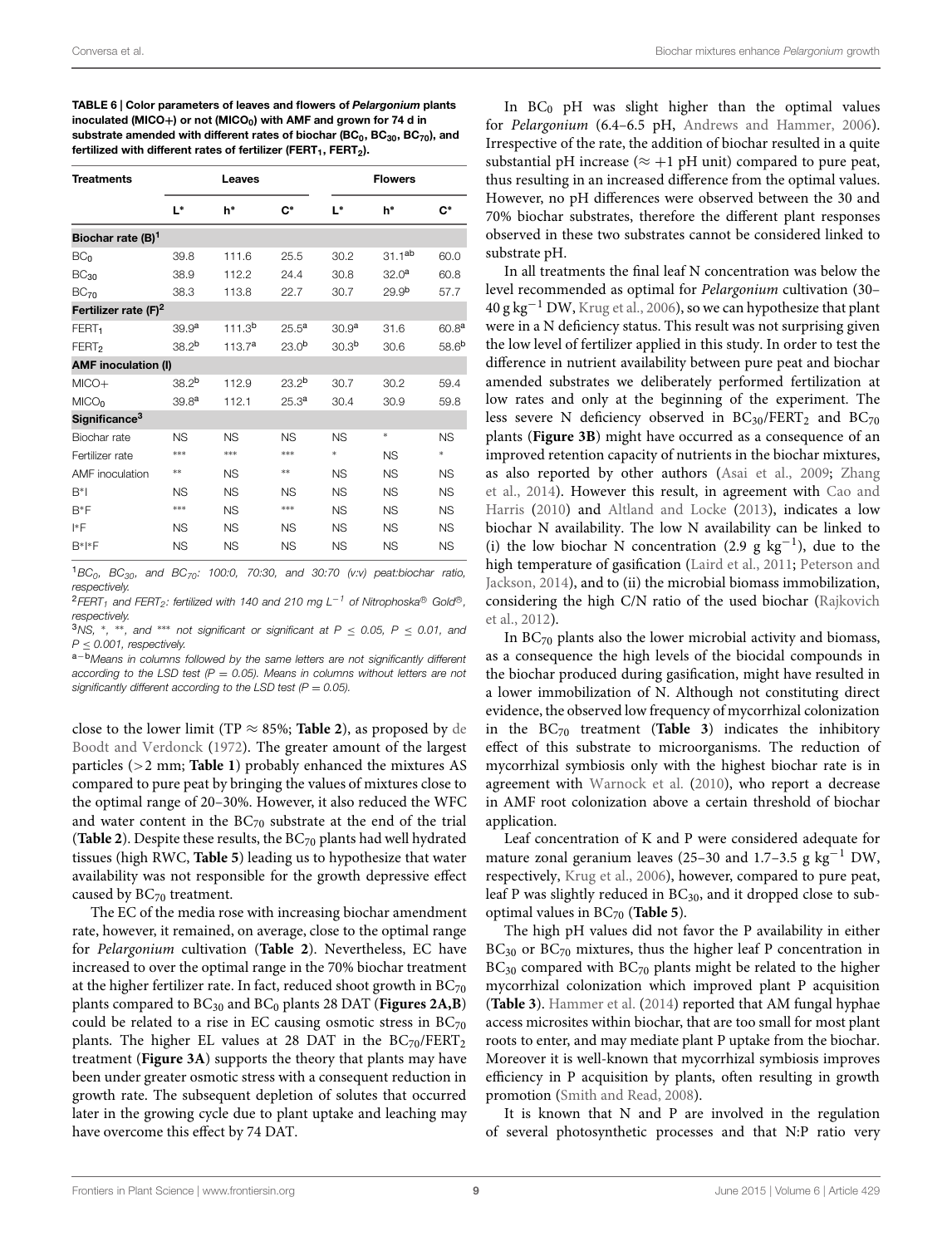important for plant growth [\(Güsewell](#page-9-19), [2004](#page-9-19)). Nitrogen and/or P deficiency induces the reduction in photosynthetic capacity which can mostly be attributed to the dysfunction of the Calvin cycl[e](#page-10-26) [and](#page-10-26) [limitations](#page-10-26) [in](#page-10-26) [nutrient](#page-10-26) [supply](#page-10-26) [to](#page-10-26) [the](#page-10-26) [chloroplasts](#page-10-26) [\(](#page-10-26)Lima et al., [1999\)](#page-10-26). The higher N:P ratio (8.9) in  $BC<sub>70</sub>$  plants due to P deficiency, compared with  $BC_0$  and  $BC_{30}$  plants (3.7 on average) could be the explanation of the observed difference in growth between them.

Although root infection by indigenous AM fungi occurred in all cases, the frequency of root colonization was higher (**[Table 3](#page-3-0)**) and higher effectiveness in improving *Pelargonium* production (**[Table 4](#page-4-0)**) was achieved by inoculation with selected AMF, confirming reports by other authors on potted ornamental plants [\(Navarro et al.](#page-10-11), [2011](#page-10-11), [2012;](#page-10-12) [Asrar et al.](#page-9-20), [2012](#page-9-20)).

I[n agreement with a number of reports \(see](#page-10-25) Smith and Read, [2008,](#page-10-25) for a review) our results point out how AMF inoculation results in plants with an improved nutritional status (higher leaf P and K concentration), unstressed leaf tissues (lower EL and higher RWC values; **[Table 5](#page-7-0)**) and with an improved growth (higher dry biomass, greater floral clusters, larger, more abundant leaves; **[Table 4](#page-4-0)**), greener leaves (high CHL content, low  $L^*$  and  $C^*$ ) and more intensively colored flowers (**Tables 5** [and](#page-7-0) **6**).

# References

- <span id="page-9-5"></span>Altland, J. E., and Locke, J. C. (2012). Biochar affects macronutrient leaching from a soilless substrate. *HortScience* 47, 1136–1140.
- <span id="page-9-12"></span>Altland, J. E., and Locke, J. C. (2013). Gasified rice hull biochar is a source of phosphorus and potassium for container-grown plants. *J. Environ. Hortic.* 31, 138–144.
- <span id="page-9-14"></span>Andrews, P. H., and Hammer, P. A. (2006). Response of zonale and ivy geranium to root medium pH. *HortScience* 41, 1351–1355.
- <span id="page-9-16"></span>Asai, H., Samson, B. K., Stephan, H. M., Songyikhangsuthor, K., Homma, K., Kiyono, Y., et al. (2009). Biochar amendment techniques for upland rice production in Northern Laos 1. Soil physical properties, leaf SPAD and grain yield. *Field Crops Res.* 111, 81–84. doi: 10.1016/j.fcr.2008.10.008
- <span id="page-9-20"></span>Asrar, A. A., Abdel-Fattah, G. M., and Elhindi, K. M. (2012). Improving growth, flower yield, and water relations of snapdragon (*Antirhinum majus* L.) plants grown under well-watered and water-stress conditions using arbuscular mycorrhizal fungi*. Photosynthetica* 50, 305–316. doi: 10.1007/s11099-012- 0024-8
- <span id="page-9-1"></span>Bilderback, T. E., Warren, S. L., Owen, J. S. Jr., and Albano, J. P. (2005). Healthy substrates need physicals too! *HortTechnology* 15, 747–751.
- <span id="page-9-11"></span>Bonasia, A., Conversa, G., Lazzizera, C., and Elia, A. (2013). Pre-harvest nitrogen and Azoxystrobin application enhances postharvest shelf-life in Butterhead lettuce. *Postharvest Biol. Tec.* 85, 67–76. doi: 10.1016/j.postharvbio.2013. 04.012
- <span id="page-9-10"></span>Bonasia, A., Conversa, G., Lazzizera, C., Gambacorta, G., and Elia, A. (2010). Morphological and qualitative characterisation of globe artichoke head from new seed-propagated cultivars. *J. Sci. Food Agric.* 90, 2689–2693. doi: 10.1002/jsfa.4141
- <span id="page-9-17"></span>Cao, X., and Harris, W. (2010). Properties of dairy-manure-derived biochar pertinent to its potential use in remediation. *Bioresour. Technol.* 101, 5222– 5228. doi: 10.1016/j.biortech.2010.02.052
- <span id="page-9-9"></span>Conversa, G., Lazzizera, C., Bonasia, A., and Elia, A. (2013). Yield and phosphorus uptake of a processing tomato crop grown at different phosphorus levels in a calcareous soil as affected by mycorrhizal inoculation under field conditions. *Biol. Fert. Soils* 49, 691–703. doi: 10.1007/s00374-012-0757-3
- <span id="page-9-8"></span>de Boodt, M., and Verdonck, O. (1972). The physical properties of the substrates in horticulture. *Acta Hortic.* 26, 37–44.

## Conclusion

This research demonstrates that biochar obtained from gasified wood feedstock, although causing adversely high pH conditions in the peat mixtures, can be applied in nursery/potted plant production provided that the proportion in the peat mixture does not exceed 30%. In the media amended with 30% rate of biochar the mycorrhizal root colonization seems to improve P acquisition under non-optimal pH conditions. The available N from biochar is not adequate to support optimal potted *Pelargonium* growth. N fertilization in 30% amended medium should be further studied in research to assess the optimal N rate, also considering the possible rise in EC. At a 70% rate biochar could have negatively affected plant growth through osmotic stress and/or the inhibition of mycorrhizal activity, beneficial for P nutrition. The inoculation of media with selected AMF did not interact with the biochar proportion or with fertilization level, contributing to the best performance in the 30% biochar amended medium with the highest fertilizer rate.

Additional research will be needed to better elucidate the relationship between biochar proportion, fertilization rate and the chemical characteristics of biochar-peat mixtures, as well as the role of mycorrhizal symbiosis in the mineral nutrition of plants grown in biochar mixtures.

- <span id="page-9-4"></span>Dumroese, R. K., Heiskanen, J., Englund, K., and Tervahauta, A. (2011). Pelleted biochar: chemical and physical properties show potential use as a substrate in container nurseries. *Biomass Bioenergy* 35, 2018–2027. doi: 10.1016/j.biombioe.2011.01.053
- <span id="page-9-2"></span>Farrell, M., and Jones, D. L. (2010). Food waste composting: its use as a peat replacement. *Waste Manage.* 30, 1495–1501. doi: 10.1016/j.wasman.2010.01.032
- <span id="page-9-6"></span>Graber, E. R., Harel, Y. M., Kolton, M., Cytryn, E., Silber, A., David, D. R., et al. (2010). Biochar impact on development and productivity of pepper and tomato grown in fertigated soilless media. *Plant Soil* 337, 481–496. doi: 10.1007/s11104-010-0544-6
- <span id="page-9-19"></span>Güsewell, S. (2004). N:P ratios in terrestrial plants: variation and functional significance. *New Phytol.* 164, 243–266. doi: 10.1111/j.1469-8137.2004. 01192.x
- <span id="page-9-0"></span>Hale, S. E., Alling, V., Martinsen, V., Mulder, J., Breedveld, G. D., and Cornelissen, G. (2013). The sorption and desorption of phosphate-P, ammonium-N and nitrate-N in cacao shell and corn cob biochars. *Chemosphere* 91, 1612–1619. doi: 10.1016/j.chemosphere.2012.12.057
- <span id="page-9-18"></span>Hammer, E. C., Balogh-Brunstad, Z., Jakobsen, I., Olsson, P. A., Stipp, S. L. S., and Rillig, M. C. (2014). A mycorrhizal fungus grows on biochar and captures phosphorus from its surfaces. *Soil Biol. Biochem.* 77, 252–260. doi: 10.1016/j.soilbio.2014.06.012
- <span id="page-9-7"></span>Jayasinghe, G. Y., Arachchi, I. D. L., and Tokashiki, Y. (2010a). Evaluation of containerized substrates developed from cattle manure compost and synthetic aggregates for ornamental plant production as a peat alternative. *Resour. Conserv. Recy.* 54, 1412–1418. doi: 10.1016/j.resconrec.2010. 06.002
- <span id="page-9-3"></span>Jayasinghe, G. Y., Tokashiki, Y., Kinjo, K., and Arachchi, I. D. L. (2010b). Evaluation of the use of synthetic red soil aggregates (SRA) and zeolite as substrate for ornamental plant production. *J. Plant Nutr.* 33, 2120–2134. doi: 10.1080/01904167.2010.519085
- <span id="page-9-13"></span>Kadota, M., and Niimi, Y. (2004). Effects of charcoal with pyroligneous acid and barnyard manure on bedding plants. *Sci. Hortic.* 101, 327–332. doi: 10.1016/j.scienta.2004.01.002
- <span id="page-9-15"></span>Krug, B. A., Whipker, B. E., Cleveland, B., and McCall, I. (2006). Taking the "art" out of interpreting tissue analysis for geranium. *Proc. South. Nursery Assn. Res. Conf.* 15, 635–639.